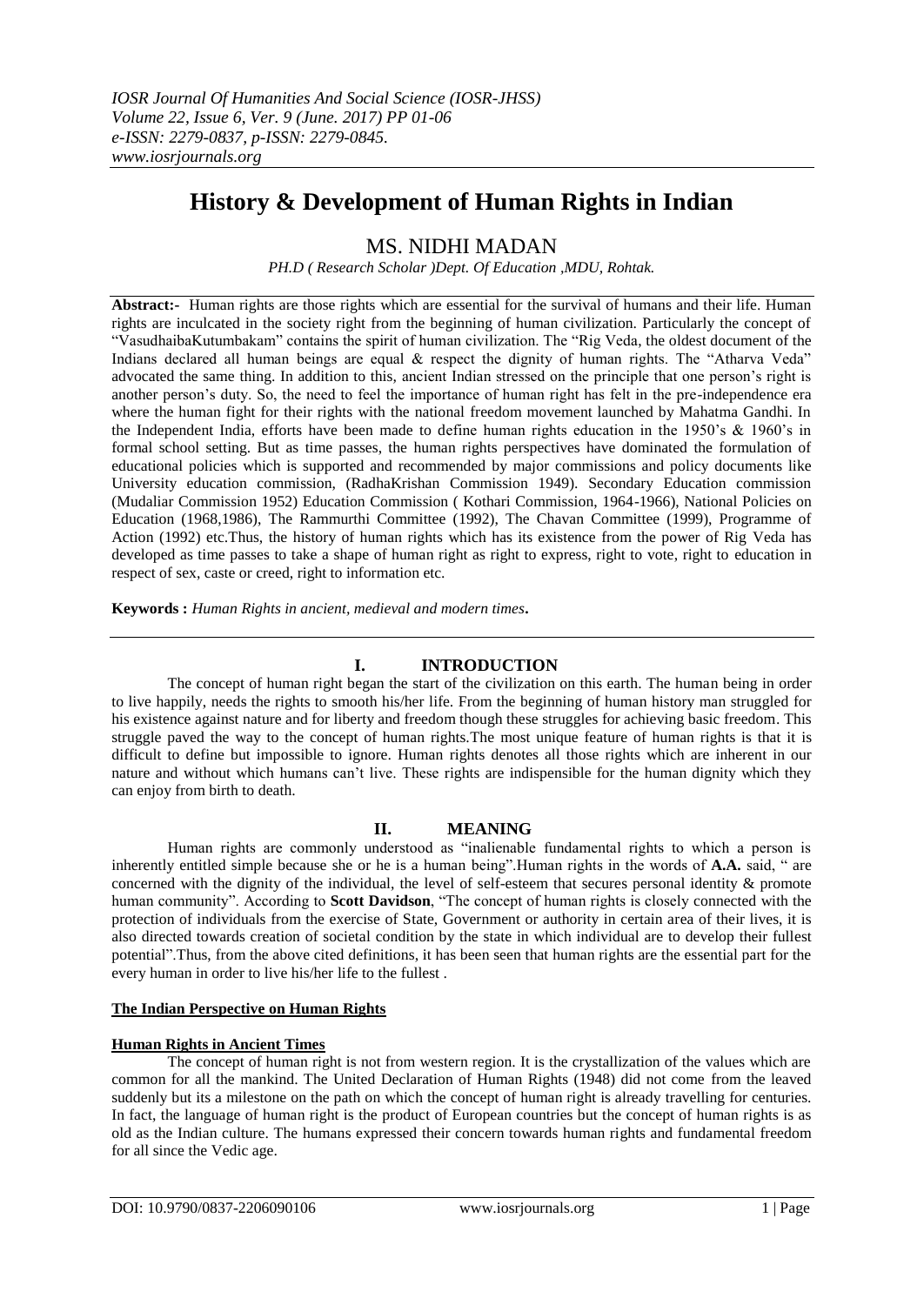In ancient India, the trace of the concept of human rights can be paved back from the Vedas period of the fifteen century B.C. There are wide range of stories, pronouncements found which showed the way to the concept of human rights.In Vedas, human right is signified with the concept of equality. The Charter of equality of all as defined in the Vedas in the following words-No one is superior inferior allshould strive for the interest of alland should progress collectively.Kautilya beautifully sum up the concept of welfare state by saying that the happiness of the state lies in the happiness of his subjects.Under the period, the civil and legal rights first formulated by Manu but also added a number of economic rights. From the fact and stories, it is truly revealed that the society under vedic period was well stimulated and organized and committed towards human right. In fact, the importance of human rights were well supported by Jainism, Buddhism and other minority religious group. No discussion of human rights and their roots in the ancient period is left without giving the reference of Ashoka. Ashoka inscribes, "All men are my children and just desire for my children that they may enjoy every kind of prosperity and happiness with in this world and in the next, as also as I desire the same for all men". In fact, the king Ashoka worked day and night for the protection of human rights. It's unfortunate that the decline of human rights were witnessed with the decline of Mauryan Empire.

## **Human Rights in Medieval Times**

As medieval period signifies the Muslim era in India. In the pre-mughal period the series of social, cultural, political and religious rights were existed but with the advent of Mughal, the Hindus were stressed badly. The concept of human rights got lost in the dark. But with the entry of Akbar's (1526-1605) period , once again great regard given to the social, religious and political rights. In his religious policy, Din-E-Ilahi (divinereligion), he tried to preach the idea of secularism and religious tolerance. Similarly, Various religious movements like Bhakti (Hindu) and Sufi (Islamic) made remarkable contribution to the emergence of human rights which at times suppressed by the other Mughal Empires like Aurangzeb, Babar, Humayun etc.

#### **Human Rights in Modern India**

This period starts from the advent of British empire. The process of Indian administration started by the Britishers with the introduction of Regulating Act of 1773. Under it, Indian were surpressed by the Britishers completely in context to social, economical, political & religious rights in all the sphere of life. They were told that they did not deserve any rights. Basic rights such as rights to life & livelihood, right to freedom, right to expression, right to equality, right to preach etc were denied to them.In such a atmosphere, the Indian leaders & people feel that their rights had been lost in the hands of the colonial rule, so they thought of diverting back to fight for their rights. Perhaps the first explicit demand for fundamentals rights appeared in the Constitution of India Bill 1895. The Bill guaranted every Indian the right to expression, right to equality before law, right to property, right to personal liberty, right to education etc. A series of resolution were passed between 1917 & 1919 for demanding civil rights & equality. Another major development was drafted by "Mrs. Besant 's Common wealth of 1925." The Bill contained a list of seven fundamental rights –

- (i) Liberty of person.
- (ii) Freedom of conscience & free profession & practice of religion.
- (iii) Free expression of opinion.
- (iv) Free elementary education.
- (v) Use of roads, public places, courts of justice  $\&$  the like.
- (vi) Equality before the Law, irrespective of consideration of nationality.
- (vii)Equality of the sexes.

The resolution was passed in 1927 which came into effect in May 1928, Motilal Nehru as its Chairman. It is known as Nehru Report which declared that its first concern of Indians was "to secure the fundamental rights that had been denied to them." Another achievement came in context to fundamental right was the Karachi resolution adopted by the congress session held in March 1931.The decade of 1940's was generally marked by the emergence of fundamental rights by the increased activities related to in by UN Assembly. The further stage of development of fundamental rights in Indian context was the "Sapra Committee Report" published at the end of 1945.So, after Independence, time to time various laws made, suggestions came from the various committees to enlarge the concept of fundamental rights by covering the entire human race.

#### **Human Rights Enshrined in Indian Constitution**

Human Rights in the Indian Constitution can be found in the Preamble of the Constitution of India. In addition to it, Part III- related to fundamental rights, Part IV-Directive Principles which together form the core of the

#### Constitution.

**A. PREAMBLE:-** It is the sort of introductory statement that gives the guiding purpose & principle of the document.Preamble stated :WE, THE PEOPLE OF INDIA, having solemnly resolved to constitute India into a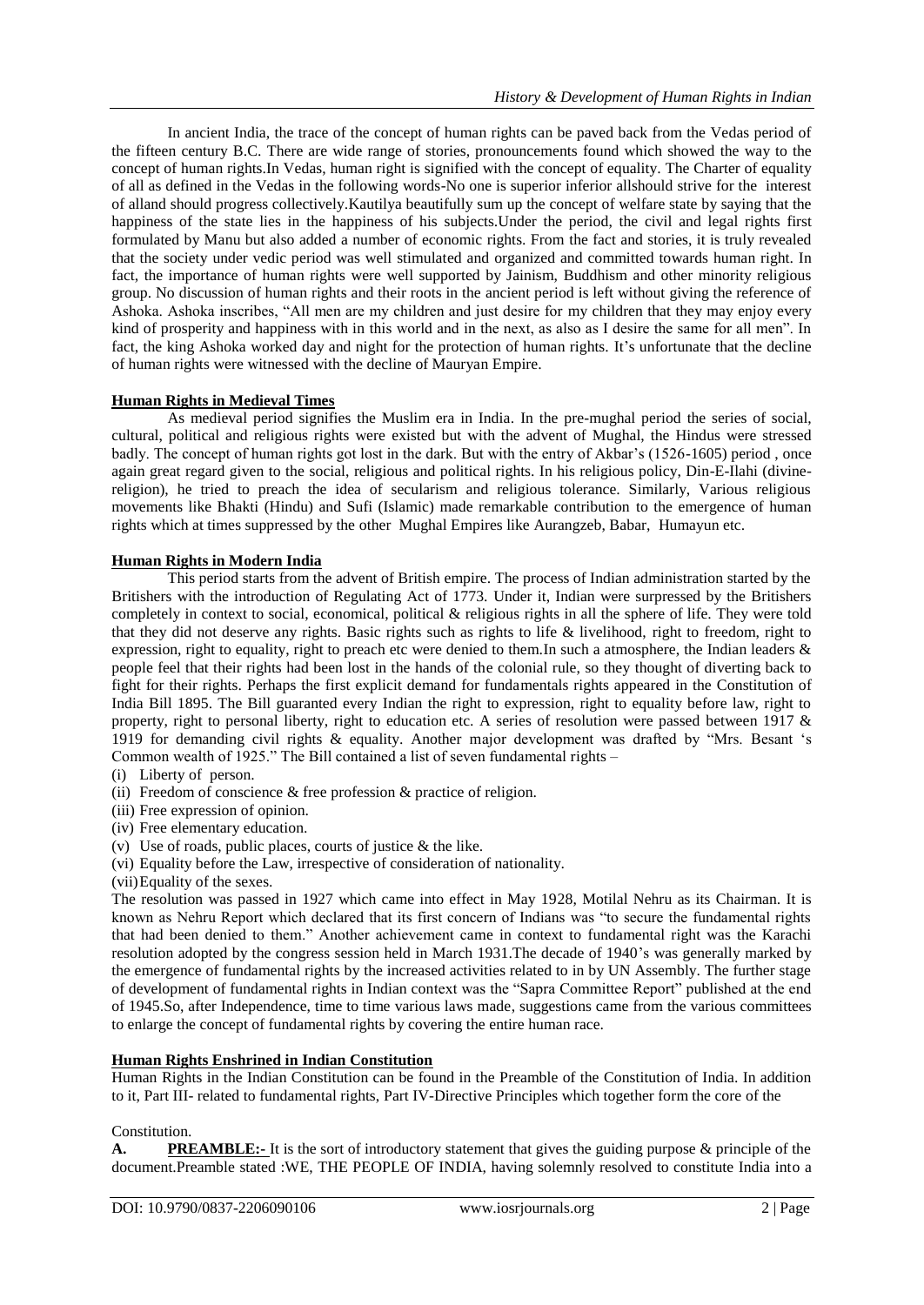SOVEREIGN, SOCIALIST, SECULAR, DEMOCRATIC, REPUBLIC & to secure to all its citizens – JUSTICE, social, economic & politicalLIBERTY of thought, expression, belief, faith & worship.EQUALITY of status  $\&$  of opportunity and to promote among them allFRATERNITY assuring the dignity of the individual  $\&$ the unity & integrity of the Nation.

## **III. IN OUR CONSTITUENT ASSEMBLY THIS TWENTY-SIXTH DAY OF NOVEMBER 1949, DO HEREBY ADOPT, ENACT AND GIVE TO OURSELVES THIS CONSTITUTION.**

## **B. THE FUNDAMENTAL RIGHTS**

The rights that are basic for the freedom of humans so that they can live  $\&$  enjoy as it for the proper  $\&$ harmonious development of their personality are known as fundamental rights.

These rights are applied universally irrespective of caste, race, creed, religion, color or gender. They are enforced by the courts subject to certain articles. There are six fundamentals rights which are as follows:

## **IV. RIGHT TO EQUALITY**

| S.  | Name of the Rights                              | <b>Indian Constitution</b> |
|-----|-------------------------------------------------|----------------------------|
| No. |                                                 |                            |
| 1.  | Equality before Law                             | Article 14                 |
| 2.  | Social Equality & equal access to public areas. | Article 15                 |
| 3.  | Equality in matters of public employment        | Article 16                 |
| 4.  | Abolition of untouchability                     | Article 17                 |
|     | Abolition of titles                             | Article 18                 |

## **V. RIGHT TO FREEDOM**

These rights are considered vital by the framers. It contains Articles 19 to Article 22 which are as follows:

| S. No. | Name of the Rights                                                              | <b>Indian Constitution</b> |
|--------|---------------------------------------------------------------------------------|----------------------------|
|        | $(i)$ Freedom of speech $\&$ expression.                                        | Article 19                 |
|        | (ii) Freedom to assemble peacefully without arms.                               |                            |
|        | (iii) Freedom to form associations or unions.                                   |                            |
|        | (iv) Freedom to move freely throughout the territory of India though            |                            |
|        | reasonable restrictions can be imposed on this right in the interest of the     |                            |
|        | general public.                                                                 |                            |
|        | (v) Freedom to reside $\&$ settle in any part of the territory of India.        |                            |
|        | (vi) Freedom to practice any profession or to carry on any occupation, trade or |                            |
|        | business.                                                                       |                            |
| 2.     | (i) No one can be awarded punishment which is more than what the law            | Article 20                 |
|        | prescribed.                                                                     |                            |
|        | (ii) No one can be convicted twice for the same offence.                        |                            |
|        | (iii) Protection of life and personal liberty.                                  |                            |
| 3.     | (i) No citizen can be denied his life and liberty expect by law.                | Article 21                 |
|        | (ii) Every child has the right to get free and compulsory education.            |                            |
|        |                                                                                 | Article 21A                |
| 4.     | (i) No one can be arrested without being told the grounds for his arrest.       | Article 22                 |
|        | (ii) Arrested citizen has to be brought before the nearest magistrate within 24 |                            |
|        | hours.                                                                          |                            |

## **VI. RIGHT AGAINST EXPLOITATION**

Under it, Article 23 & 24 has been given the provisions which are as follows:

| S. No. | Name of the Rights                                                       | <b>Indian Constitution</b> |
|--------|--------------------------------------------------------------------------|----------------------------|
|        | Abolition of trafficking in human beings and begar (forced   Article 23) |                            |
|        | labor)                                                                   |                            |
| ۷.     | Abolition of employment of children below the age of Article 24          |                            |
|        | 14 years in dangerous jobs like factories, mines etc.                    |                            |

## **VII. RIGHT TO FREEDOM OF RELIGION**

Under it Article 25, 26, 27 and 28 are covered which are described as under:

| S. No. | Name of the Rights                                                   | <b>Indian Constitution</b> |
|--------|----------------------------------------------------------------------|----------------------------|
| 1.     | Religious freedom to all citizens of India                           | Article 25                 |
|        | Religious communities can setup charitable institution of Article 26 |                            |
|        | their own.                                                           |                            |
|        | No person shall be compressed to pay taxes for the Article 27        |                            |
|        | promotion of a particular religion.                                  |                            |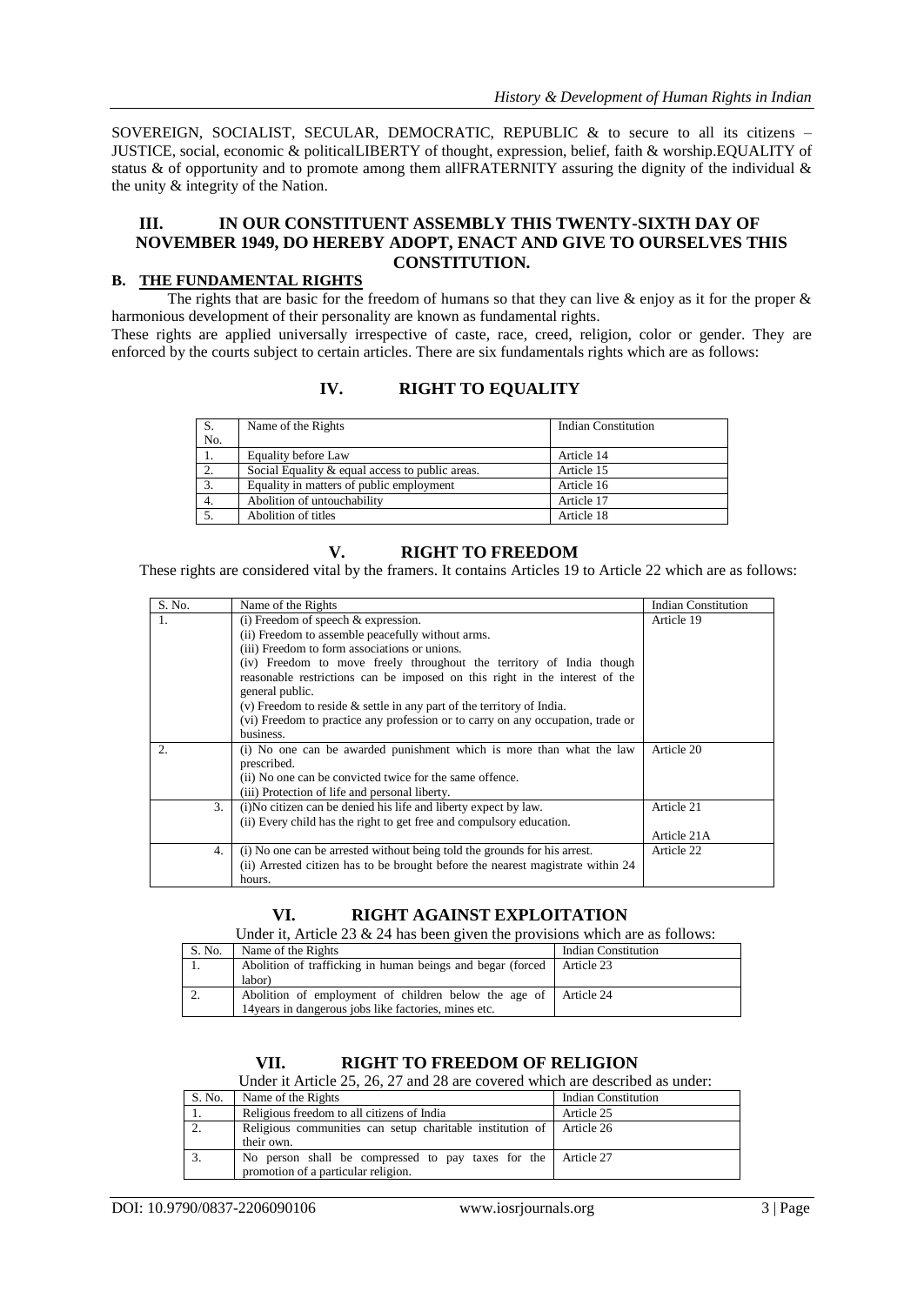| State run institutions cannot impart education that is pro Article 28 |  |
|-----------------------------------------------------------------------|--|
| religious.                                                            |  |

# **VIII. CULTURED & EDUCATIONAL RIGHTS**

| S. No. | Name of the Rights                                             | <b>Indian Constitution</b> |
|--------|----------------------------------------------------------------|----------------------------|
|        | No citizen can be discriminated against for admission in state | Article 29                 |
|        | or state aided institutions.                                   |                            |
|        | All minorities, religions or linguistic can set up their own   | Article 30                 |
|        | educational; institutions to preserve & develop their own      |                            |
|        | culture.                                                       |                            |

# **IX. RIGHT TO CONSTITUTIONAL REMEDIES**

This right covered under Article 32.

| S. No. | Name of the Rights                                                                                                          | <b>Indian Constitution</b> |
|--------|-----------------------------------------------------------------------------------------------------------------------------|----------------------------|
|        | It empowers the citizens to move a court of law in case of any $\parallel$ Article 32<br>denial of the fundamentals rights. |                            |

## **C. DIRECTIVE PRINCIPLES OF STATE POLICY**

These principles are embodied in Part-IV of the Constitution. In it the directions are given to the states for the establishment of social & economic democracy as proposed by the Preamble. The state is expected to keep these principles in mind while framing laws and policies. Under it, following articles are included:

| S. No. | Name of the Principle                                                         | <b>Indian Constitution</b> |
|--------|-------------------------------------------------------------------------------|----------------------------|
| $1$ .  | It declare that the principles are fundamental to the governance of the       | Article 37                 |
|        | country $\&$ impose an obligation on the state to apply them in matters of    |                            |
|        | legislation.                                                                  |                            |
| 2.     | It emphasize the positive duty of the state to promote the welfare of the     | Article $38$               |
|        | people, to fight against equality and to ensure individual dignity.           |                            |
| 3.     | (i) Providing adequate means of livelihood of all citizens.                   | Article 39                 |
|        | (ii) To provide free legal aid to ensure equal justice to all.                | Article 39 A               |
| 4.     | State should work for the organization of village panchayats & help them      | Article 40                 |
|        | to function as units of Self-government.                                      |                            |
| 5.     | State should provide right to work, to education and to public assistance in  | Article $\overline{41}$    |
|        | cases of unemployment, old age, sickness & disablement within the limits      |                            |
|        | of economic capacity.                                                         |                            |
| 6.     | State should provide for just and humane conditions of work and               | Article 42                 |
|        | maternity relief.                                                             |                            |
| 7.     | (i) State should ensure living wage & proper conditions for workers, with     | Article 43                 |
|        | full enjoyment of leisure and social and cultural activities.                 |                            |
|        | (ii) State should take steps to promote their participation in management     |                            |
|        | of industrial undertakings.                                                   | Article 43A                |
| 8.     | State shall endeavor to secure a uniform civil code for all citizens.         | Article 44                 |
| 9.     | State should provide free and compulsory education to all children till       | Article 45                 |
|        | they attain the age of 14 years.                                              |                            |
| 10.    | State should to work for the economic and educational upliftment of caste,    | Article 46                 |
|        | scheduled and other weaker sections of the society.                           |                            |
| 11.    | State shall commit to raise the level of nutrition and the standard of living | Article 47                 |
|        | and to improve public health.                                                 |                            |
| 12.    | (i) State should organize agriculture and animal husbandry on modern and      | Article 48                 |
|        | scientific lines.                                                             |                            |
|        | (ii) State should protect and improve the environment and safeguard the       | Article 48A                |
|        | forests and wild life of the country.                                         |                            |
| 13.    | Obligation of the state to protect the places, monuments and objects of       | Article 49                 |
|        | historic and artistic interest and national importance against destruction    |                            |
|        | and damage.                                                                   |                            |
| 14.    | State should do separation of judiciary from executive in public services.    | Article 50                 |
| 15.    | State shall strive for the promotion and maintenance of internationally       | Article 51                 |
|        | peace and security.                                                           |                            |

## **D. Fundamental Duties.**

According to Eighty Six constitution amendment Act, 2002, there are now 11 fundamental duties of the citizen of India that are as follow:-(i) Respect the National Flag and the National Anthem.(ii) To cherish and follow the noble ideals which inspired our national struggle for freedom.(iii) To uphold and protect the sovereignty, unity and integrity of India.

(iv) To defend the country and render national service when called upon to do so;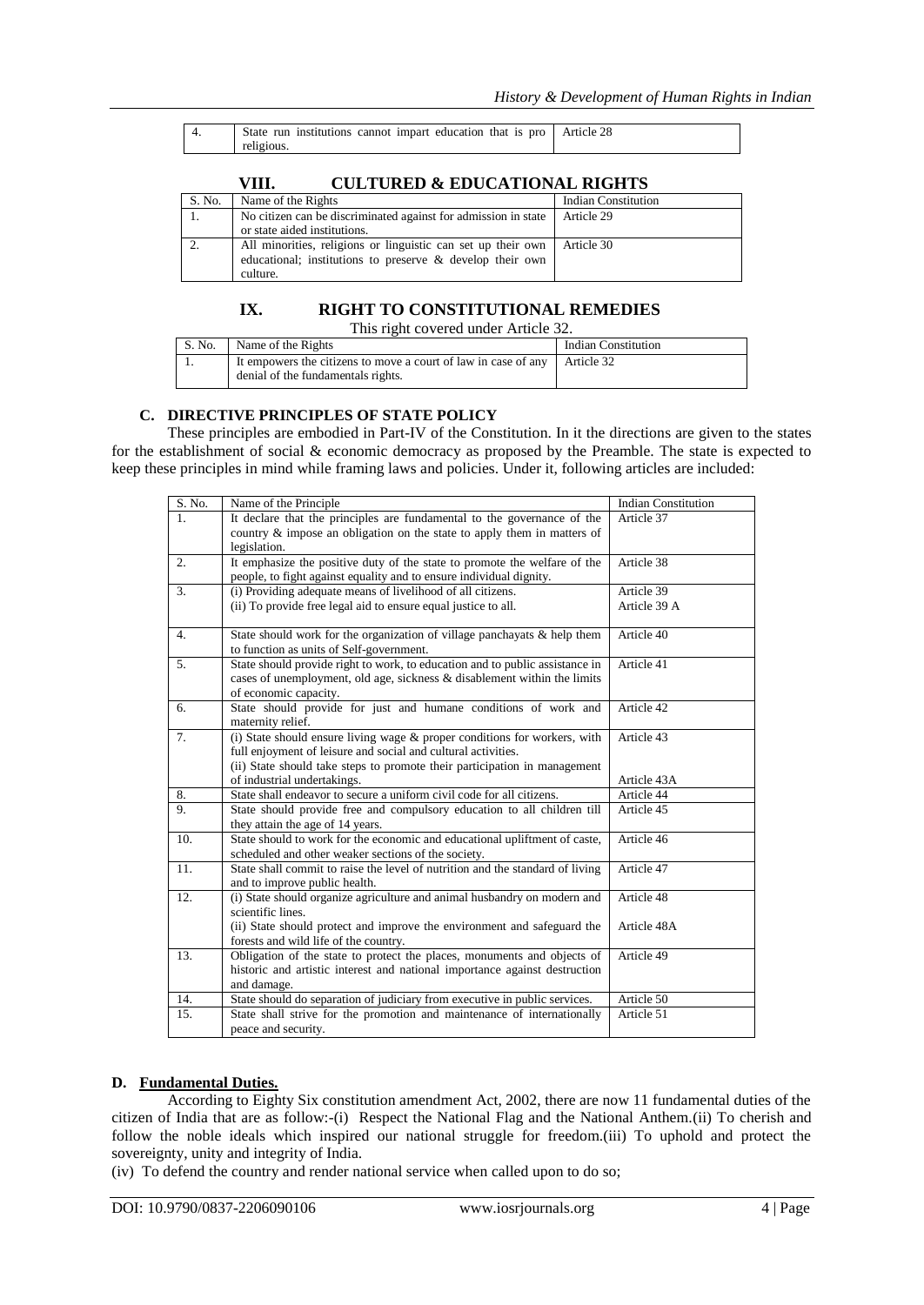- (v) To promote harmony and the spirit of common brotherhood amongst all people of India;
- (vi) To value and preserve the rich heritage of our composite culture;
- (vii) To protect and improve the natural environment;
- (viii) To develop the scientific temper, humanism and the spirit of inquiry and reform;
- (ix) To safeguard public property and to abjure violence;
- (x) To strive towards excellence in all spheres of individual and collective activity;
- (xi) To provide opportunities for education by the parent, the guardian, to his child.

#### **Policy Pronouncements and human right education**

The report given by various Indian Education Commissions and education policy. Statements have stressed on the importance of human rights and its development in the educational system.Major Commissions and policy documents like University Education Commission (1949), Secondary Education Commission (1952), Education Commission (1964-66), National Policies on Education (NPE – 1968,86), The Ramamurthi Committee (1992), the Chavan Committee (1992) were established to develop the concept of human rights in education as Value-Oriented educational system.

#### **Chronology of events/Indian Laws regarding human rights in India.**

Following is a list of some of the important national statutes which have a bearing on the promotion/ protection of human Rights in India.

- **1829 -** The practice of sati was formally abolished.
- **1923 –** Workmen's Compensation Act.
- **1926 –** Trade Unions Act.
- **1929 –** Child Marriage Restraint Act.
- **1933 –** Children ( Pledging of Labor) Act.
- **1936 –** Payment of Wages Act.
- **1946 –** Industrial Employment Standing Orders Act.
- **1947 –** Industrial Disputes Act.
- **1948 –** Minimum Wages Act.
- **1950 –** Caste Disabilities Removal Act.
- **1955 –** Protection of Civil Rights Act.
- **1956 –** Immoral Traffic Act.
- **1961 –** Maternity Benefit Act.
- **1976 –** Equal Remuneration Act.
- **1986 –** Environmental Protection Act.
- **1986 –** Juvenile Justice Act.
- **1987 –** Commission Of Sati ( prevention) Act.
- **1990 –** National Commission for Women Act.
- **1993 –** Establishment of Human Rights Commission.
- **2005 –** Right to Information Act passed.
- **2010 –** The Right of Children to Free and Compulsory Education Act came into force etc.

# **X. CONCLUSION**

From the above details, it has been concluded than the history of the concept of human rights is from the advent of human culture which grow in the Vedic period, passed through the medieval and modern times and reached its due importance with the framing of the constitution of India in which due importance has been given to human rights in context to fundamental rights, directive principles and fundamental duties.

#### **REFERENCES**

- [1] Arun Raj, National Rights Commission of India, formation, functioning and fututr prospects, vol-1. Khana, New Delhi,2005, p.37
- [2] Durga Das Basu, Human Rights in Constitutional law. Prentic Hall of india. New Delhi,1994,p.540
- [3] Malkit Singh, "Thinking of Human Rights in Colonial India." Research Journal Social Science. Vol-15no.2.,2007, p.84
- [4] J.C.Johari, Human Rights and New World Order Towards Perfection of the Democratic way of life,Anmol. New Delhi,1996,p.2
- [5] Arun Ray,n.1.pp.45-46
- [6] Arun Ray, n.1, p.38
- [7] Ibid., pp. 38-39